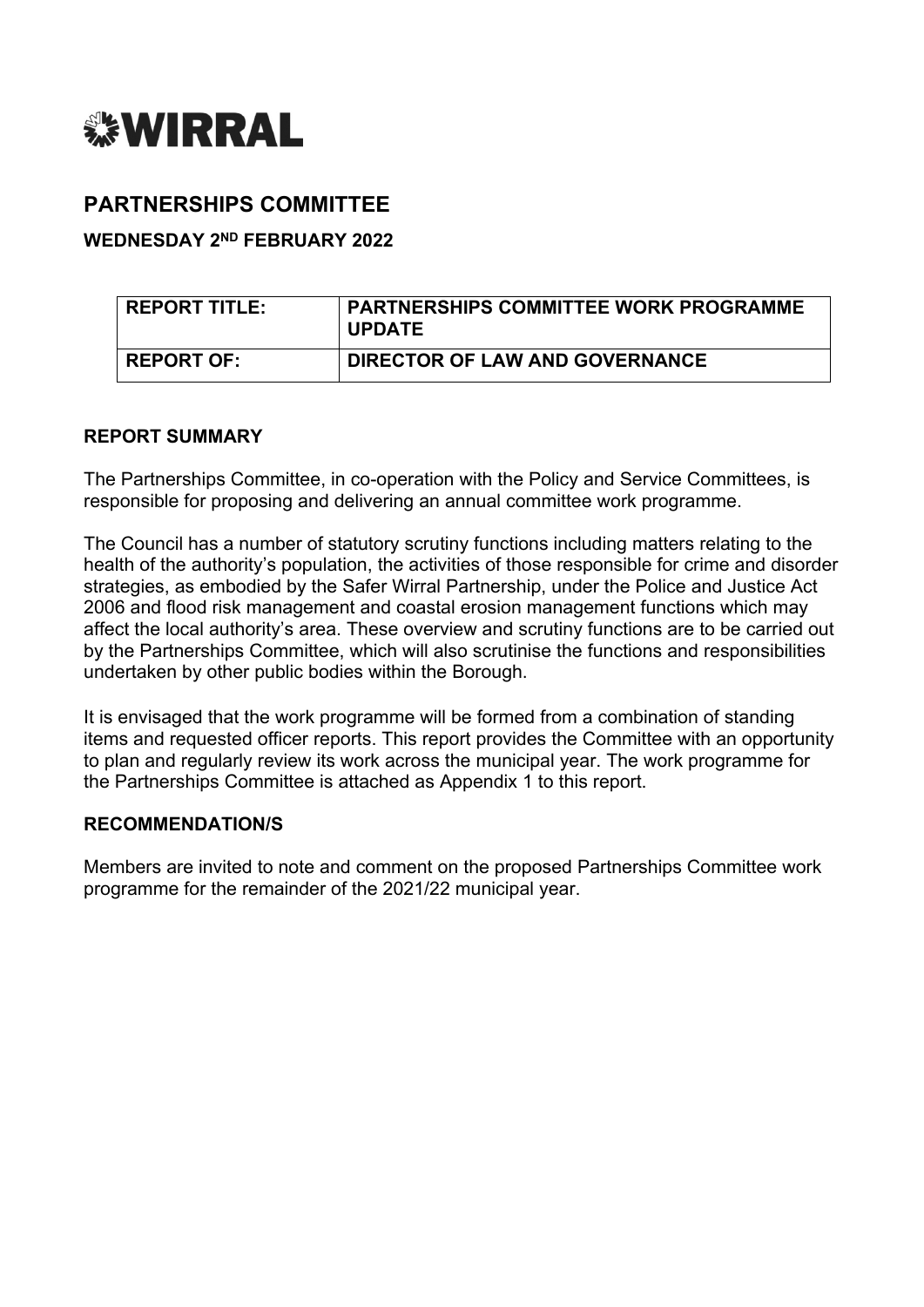### **SUPPORTING INFORMATION**

### **1.0 REASON/S FOR RECOMMENDATION**

1.1 To ensure Members of the Partnerships Committee have the opportunity to contribute to the delivery of the annual work programme.

### **2.0 OTHER OPTIONS CONSIDERED**

2.1 A number of workplan formats were explored, with the current framework open to amendment to match the requirements of the Committee.

### **3.0 BACKGROUND INFORMATION**

- 3.1 The work programme should align with the priorities of the Council and its partners. The programme will be informed by:
	- The Council Plan
	- The Council's transformation programme
	- The Council's Forward Plan
	- Service performance information
	- Risk management information
	- Public or service user feedback
	- Referrals from Council

### **3.2 Terms of Reference**

- 3.3 The principal role of the Partnerships Committee is to look outwards to the Council's functions as the area's democratically elected local government, representing the people and businesses of the Borough. In terms of reviewing the decisions of relevant partner authorities on health service provision, on crime and disorder and on flood risk management, this role extends to include a statutory role and powers given by Parliament to the Council. The Committee can produce reports to which a relevant partner authority must have regard in the exercise of its functions.
- 3.4 The Committee is established by Council to fulfil those functions as an overview and scrutiny committee, not undertaken by the Decision Review Committee, provided under Part 3 of the 2012 Local Authorities (Committee System) (England) Regulations. The Committee is charged by full Council to:

(a) undertake reviews and make recommendations on services or activities carried out by external organisations which affect the Borough of Wirral or any of its inhabitants, including the review and monitoring of the contractual and operational performance of shared service partnerships, joint ventures and outside organisations to which the Council makes a resource contribution, focussing on examination of the benefits of the Council's contribution and the extent to which the body concerned makes a contribution to achievement of the Council's priorities;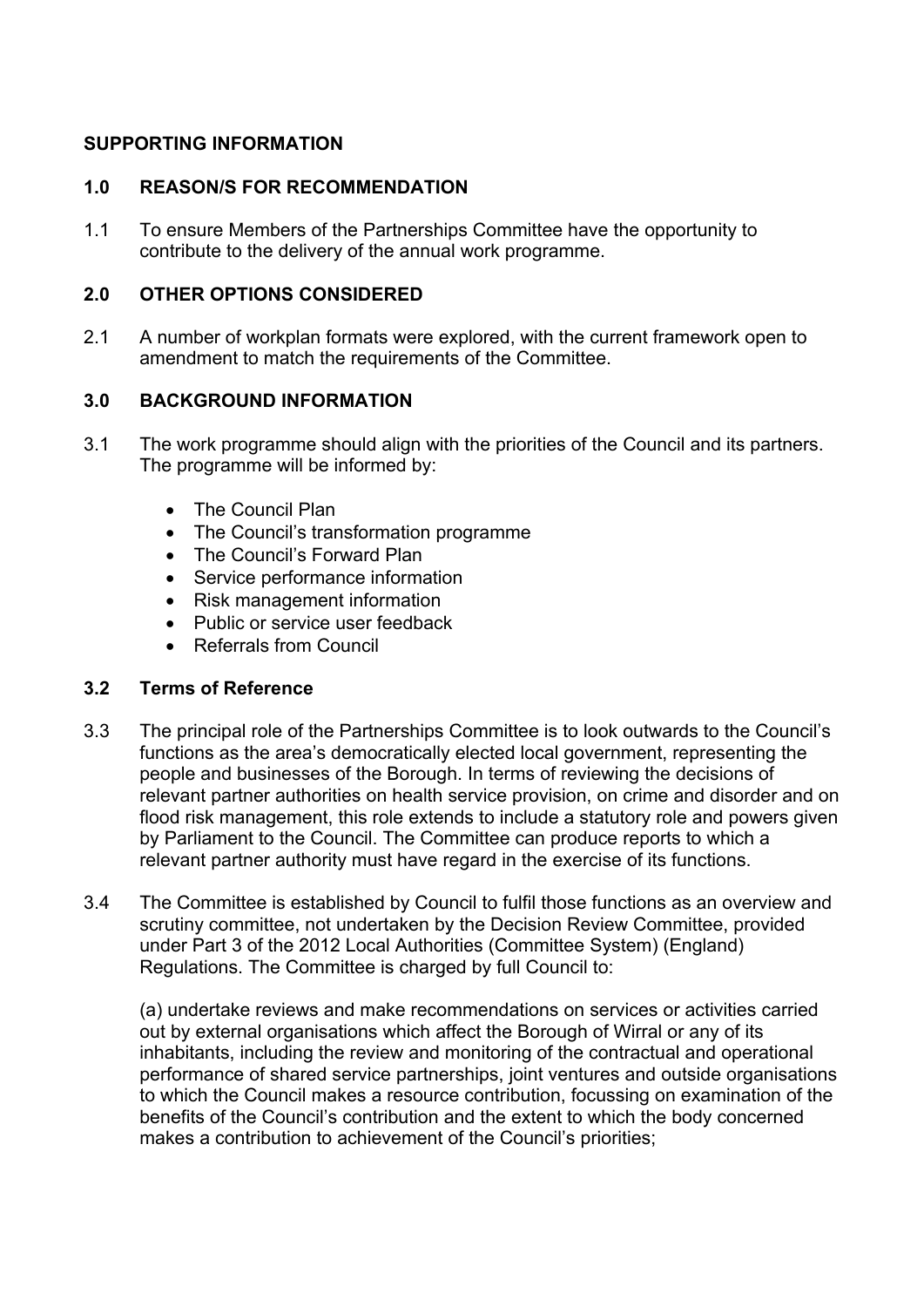(b) consider and implement mechanisms to encourage and enhance community participation in the development of policy options and to investigate, take evidence and consult upon issues within their remit;

(c) undertake responsibility for the Council's responsibilities for scrutiny as stated in the Police and Justice Act 2006, the Health and Social Care Act 2006 as amended, the Local Government Act 2000 as amended, the Localism Act 2011 and the subsequent Local Authority (Committee System) (England) Regulations 2012, which includes

(d) in respect of the Health and Social Care Act 2006, the functions to:

- (i) investigate major health issues identified by, or of concern to, the local population.
- (ii) consult, be consulted on and respond to substantial changes to local health service provision, including assessing the impact on the local community and health service users.
- (iii) scrutinise the impact of interventions on the health of local inhabitants, particularly socially excluded and other minority groups, with the aim of reducing health inequalities.
- (iv) maintain an overview of health service delivery against national and local targets, particularly those that improve the public's health.
- (v) receive and consider referrals from local Healthwatch on health matters.

(e) in respect of the Police and Justice Act 2006, the functions to:

(i) review or scrutinise decisions made or other action taken, in connection with the discharge by the responsible authorities of their crime and disorder functions; and

(ii) make reports or recommendations to the local authority with respect to the discharge of those functions

(f) in respect of Section 9JB of the Local Government Act 2000, the functions to review and scrutinise the exercise by risk management authorities of flood risk management and of coastal erosion management functions which may affect the local authority's area; and

(g) undertake responsibility for those overview and scrutiny functions provided for under Part 3 of the 2012 Local Authorities (Committee System) (England) Regulations. not otherwise fulfilled.

## **4.0 FINANCIAL IMPLICATIONS**

4.1 This report is for information and planning purposes only, therefore there are no direct financial implication arising. However, there may be financial implications arising as a result of work programme items

## **5.0 LEGAL IMPLICATIONS**

5.1 There are no direct legal implications arising from this report. However, there may be legal implications arising as a result of work programme items.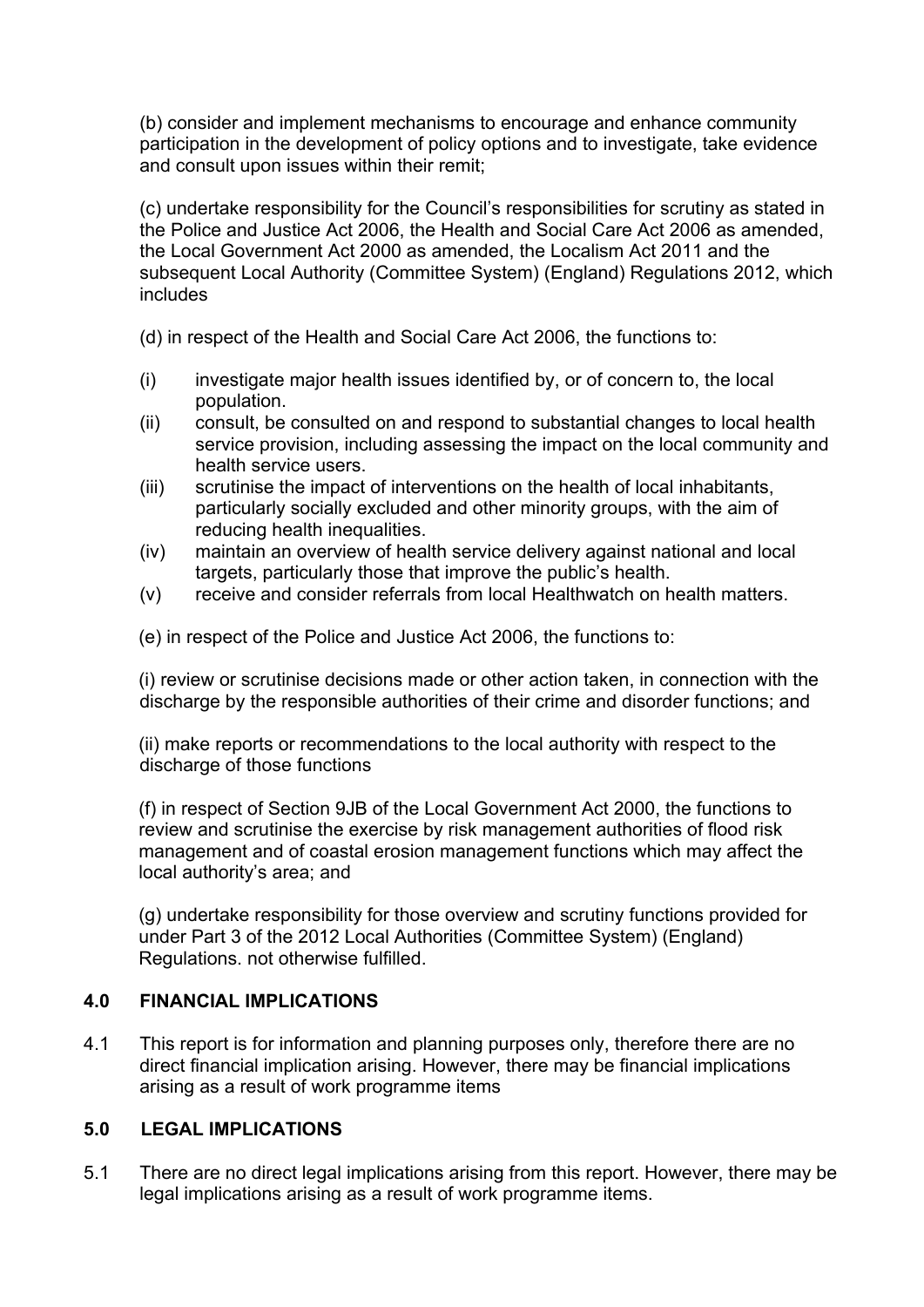# **6.0 RESOURCE IMPLICATIONS: STAFFING, ICT AND ASSETS**

6.1 There are no direct implications to staffing, ICT or Assets.

### **7.0 RELEVANT RISKS**

7.1 The Committee's ability to review decisions made by relevant partner authorities and the performance of these organisations may be compromised if it does not have the opportunity to plan and regularly review its work across the municipal year.

### **8.0 ENGAGEMENT/CONSULTATION**

8.1 The Partnerships Committee work programme is regularly discussed by the Chair and Group Spokespersons.

### **9.0 EQUALITY IMPLICATIONS**

9.1 Wirral Council has a legal requirement to make sure its policies, and the way it carries out its work, do not discriminate against anyone. An Equality Impact Assessment is a tool to help council services identify steps they can take to ensure equality for anyone who might be affected by a particular policy, decision or activity.

This report is for information to Members and there are no direct equality Implications.

### **10.0 ENVIRONMENT AND CLIMATE IMPLICATIONS**

10.1 This report is for information to Members and there are no direct environment and climate implications.

#### **REPORT AUTHOR:**

**Anna Perrett Senior Democratic Services Officer** telephone: 0151 691 8564 email: annaperret@wirral.gov.uk

### **APPENDICES**

Appendix 1: Partnerships Committee workshop report

### **BACKGROUND PAPERS**

Council Constitution Health and Social Care Act 2006 Police and Justice Act 2006 Local Government Act 2000

#### **SUBJECT HISTORY (last 3 years)**